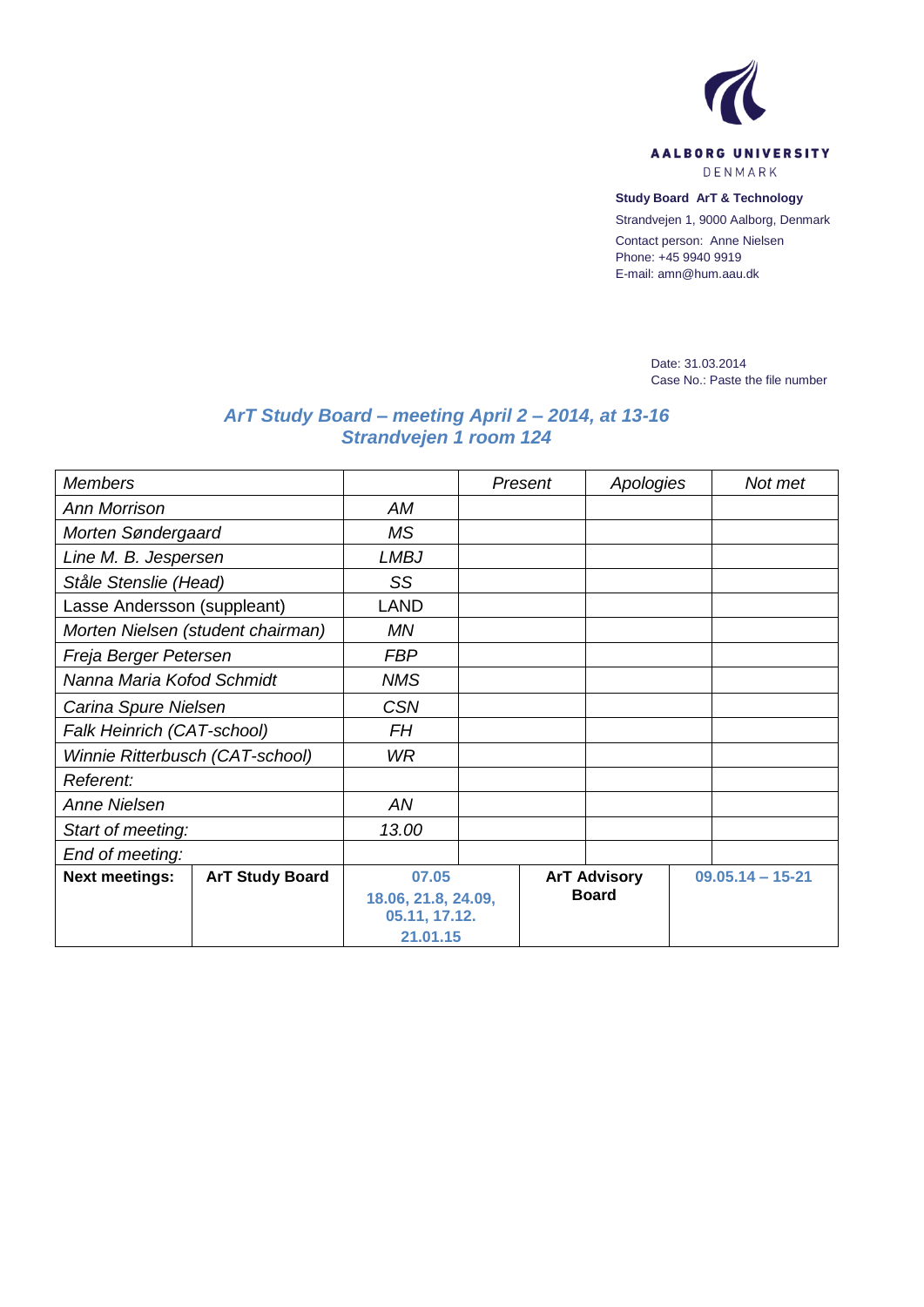

| $\overline{1}$ . | Approval of Agenda.                                                                            | $\overline{\text{ss}}$ |
|------------------|------------------------------------------------------------------------------------------------|------------------------|
|                  |                                                                                                |                        |
| 2.               | Approval of Minutes - meeting Februar 12, 2014 and extra ordinary Februar 26, 2014.            | SS                     |
|                  |                                                                                                |                        |
| 3.               | <b>Announcements:</b>                                                                          |                        |
|                  | News from Head of Study Board.                                                                 | $\overline{\text{ss}}$ |
|                  | Students from KOT2 applying.<br>$\bullet$                                                      |                        |
|                  |                                                                                                |                        |
|                  | Relate News.                                                                                   | $\overline{\text{ss}}$ |
|                  |                                                                                                |                        |
|                  | News from CAT-School.                                                                          | $\overline{H}$         |
|                  | Semester evaluation fall 2013.<br>$\bullet$                                                    |                        |
|                  | Evaluation - teaching, semester and education. (AAU Procedure and Draft from WBR.<br>$\bullet$ | <b>WBR</b>             |
|                  | Erasmus exchange - University of Twente (BA Creative Technology).<br>$\bullet$                 | $\overline{H}$         |
|                  | News from Students Representative.                                                             | <b>MN</b>              |
|                  |                                                                                                |                        |
|                  | <b>News from Study Counselors.</b>                                                             | <b>MN/NMKS</b>         |
|                  |                                                                                                |                        |
| 4.               | Strategy and action plan.                                                                      | MS/MN                  |
|                  | Competence profile - from the Art Advisory Board (from last meeting).<br>$\bullet$             |                        |
|                  |                                                                                                |                        |
| 5.               | <b>Fall 2014.</b>                                                                              | $\overline{\text{ss}}$ |
|                  | Semester coordinator autumn 2014.<br>$\bullet$                                                 |                        |
|                  |                                                                                                |                        |
|                  | ArT1, ArT3 and ArT5.<br>$\bullet$                                                              |                        |
|                  |                                                                                                |                        |
|                  |                                                                                                |                        |
|                  | Approval of Semester Guides and discussion about theme.<br>$\bullet$                           |                        |
|                  |                                                                                                |                        |
|                  | International Coordinator.<br>$\bullet$                                                        |                        |
|                  |                                                                                                |                        |
| 6.               | <b>Collaboration with External Partners.</b>                                                   | <b>LMBJ</b>            |
|                  |                                                                                                |                        |